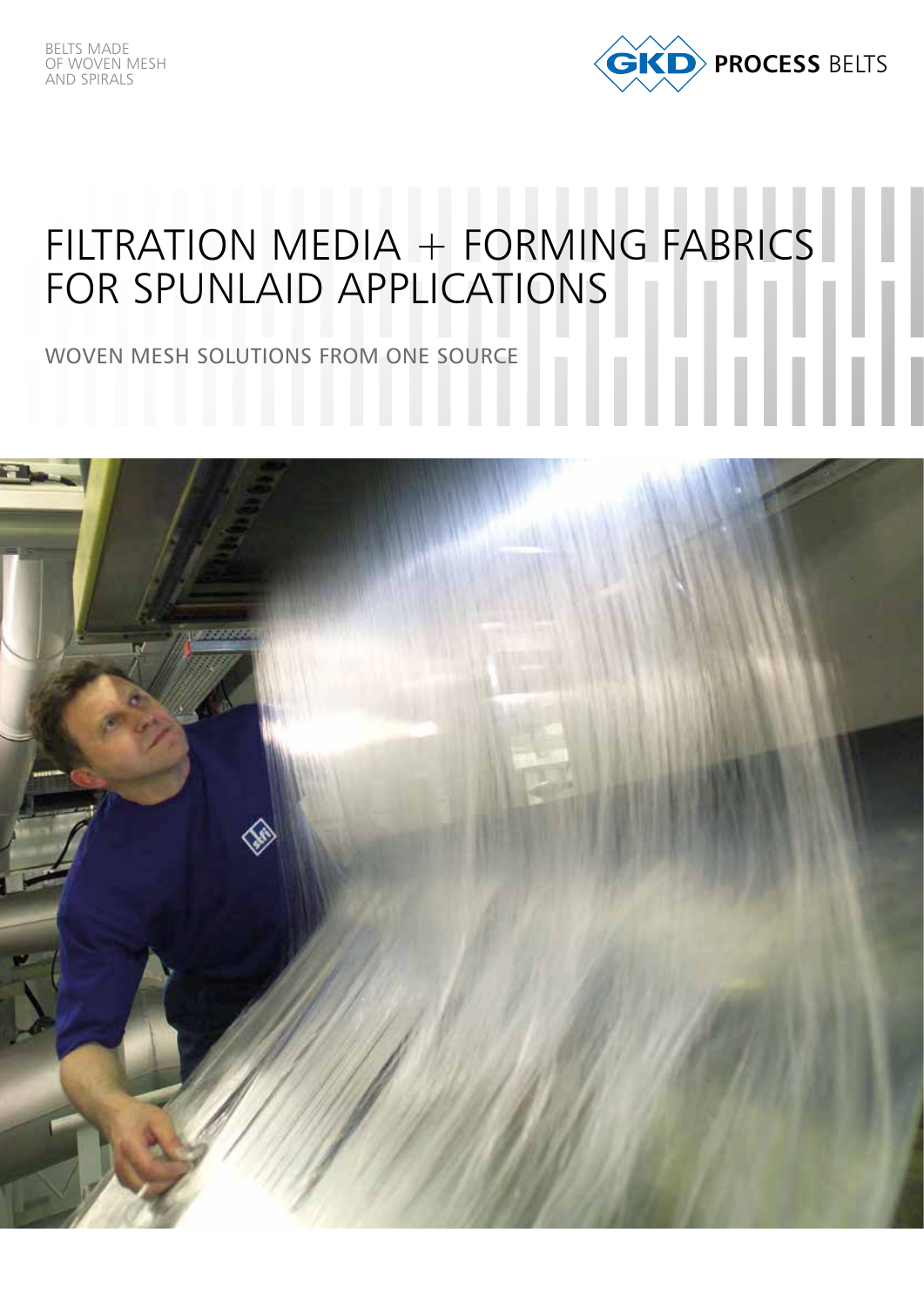

# OPTIMIZED FILTER MEDIA FOR EXTRUDED POLYMERS



*ODW – Optimized Dutch Weave*



*Square Weave*





The production of high-quality fibers, films and raw materials of polymeric filter media does require also high-quality filtration media. GKD has been active in this field for decades, and is constantly working with their customers to improve the processes by implementing new and optimized filter media in the product lines. These activities lead to quality improvements on the final product, longer service life for production tools and filter systems. The result is improved productivity and reduced costs.

#### **OPTIMIZED DUTCH WEAVES**

Optimized Dutch Weaves (ODW) from GKD are used where precise filtration rates are required involving high flow rates and high dirt-holding capacities.

#### **HIGH FLOW RATES, PRECISE FILTRATION RATES**

By using particular wire size / mesh count combinations, Optimized Dutch Weaves (ODW) or Reverse Optimized Dutch Weaves (RODW) are produced, which exhibit a specific rectangular geometry, whereby high flow rates, precise filtration rates and a low tendency to clog are assured. Extremely robust overall constructions can be put into effect by means of a suitable combination of square mesh or Tela mesh and Optimized Dutch Weaves.

#### **IDEAL FILTER MEDIUM FOR HIGH-VISCOSITY MEDIA**

Optimized Dutch Weave has proven itself outstanding as a filter medium in filter cartridges and filter discs for high-viscosity media like polymers or prepolymer products. The medium is successfully in use in cartridge filters as well as in standard or backflushable screen changers. Optimized Dutch Weaves are available in the range of 6  $\mu$ m to 80  $\mu$ m.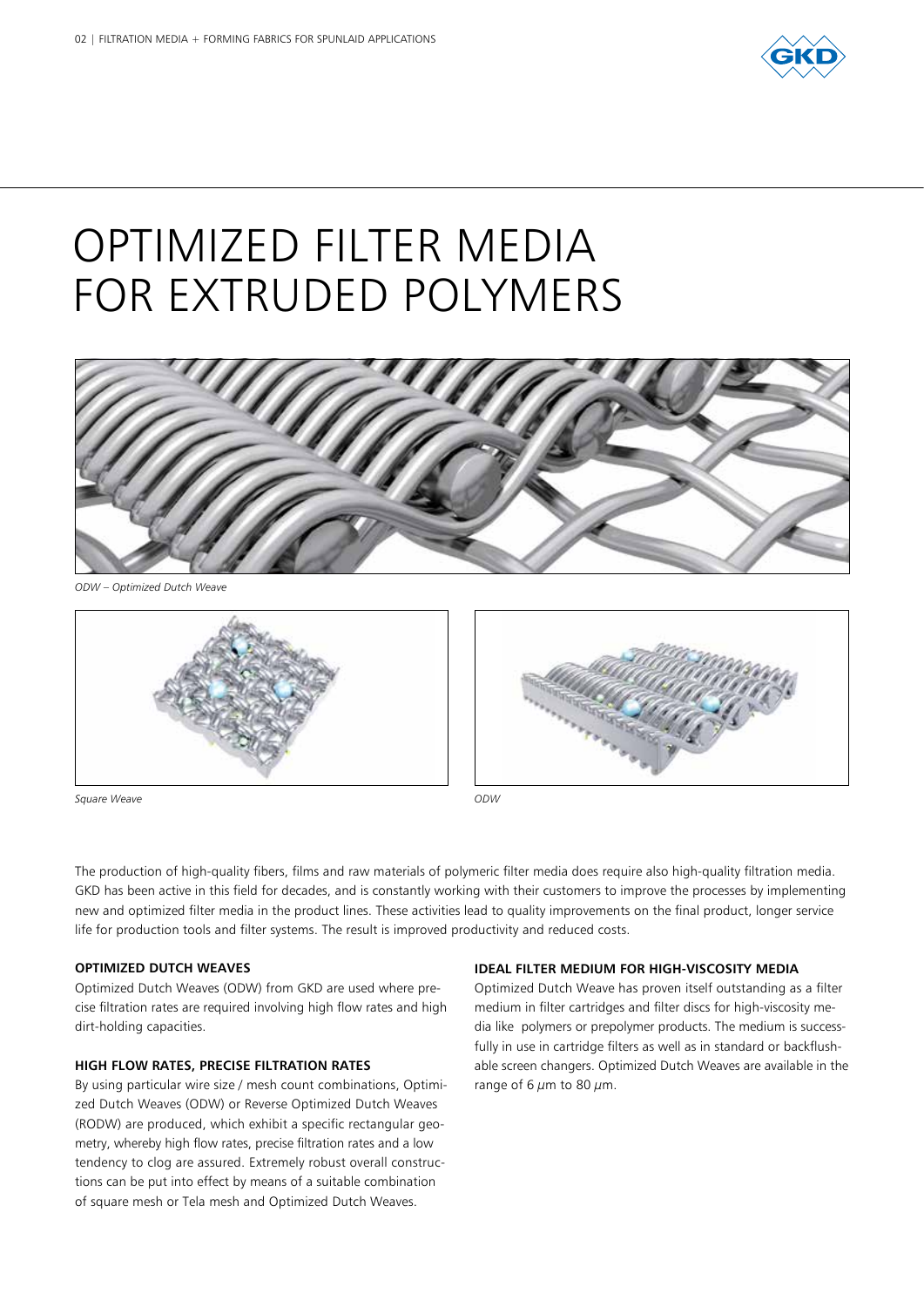

## FILTRATION + COOLING + FORMING COMPETENCE FROM ONE SOURCE



### **01 CLEAN FILTER ELEMENTS**

GKD filters are produced to the highest standards in the industry. Every filter goes through a 100% quality check. Every fabricated filter is individually cleaned. In addition, all media to be used in the finished filters are cleaned prior to punching, in order to effectively avoid contamination in the filter lay-ups. GKD filters work as problem solvers.

#### **02 FILTER MEDIA**

Whether it is a high dirt load or special treatment of gels, GKD has the right media available to optmize the process. For basic filtration needs, the standard line of square meshes is used, starting from 25 micron up to 3 mm. For production lines with micron rates between 6 and 80 micron, the Optimized Dutch Weaves (ODW or ORDW) provide increased performance for gel treatment and dirt-holding capacity. Finest twilled dutch weaves provide filtration rates down to 7 micron.

### **03 AIR QUENCH + COOLING SYSTEMS**

GKD offers a tailored range of media and individual designs of air quench systems for fiber and nonwoven plants. These include elements for cross and also radial quenching. These systems can be made out of mesh laminate, in order to provide a self-stable tube design, or combinations out of perforated plates and mesh, which can be used for inside/out and outside/in quenching Systems. The rescreening of airquench panels of any size, including replacement of honeycomb, is a core competence of GKD.

### **04 ANTISTATIC FORMING BELTS**

For the fast processing of spunlaid nonwovens, antistatic process belts from GKD have a proven track record. Double-layer mesh constructions and fine non-marking pin seams of the belt series CONDUCTIVE and CONDUCTO® guarantee maximum efficiency. Their robust lateral stability allows long life spans and good running characteristics, especially in high speed production.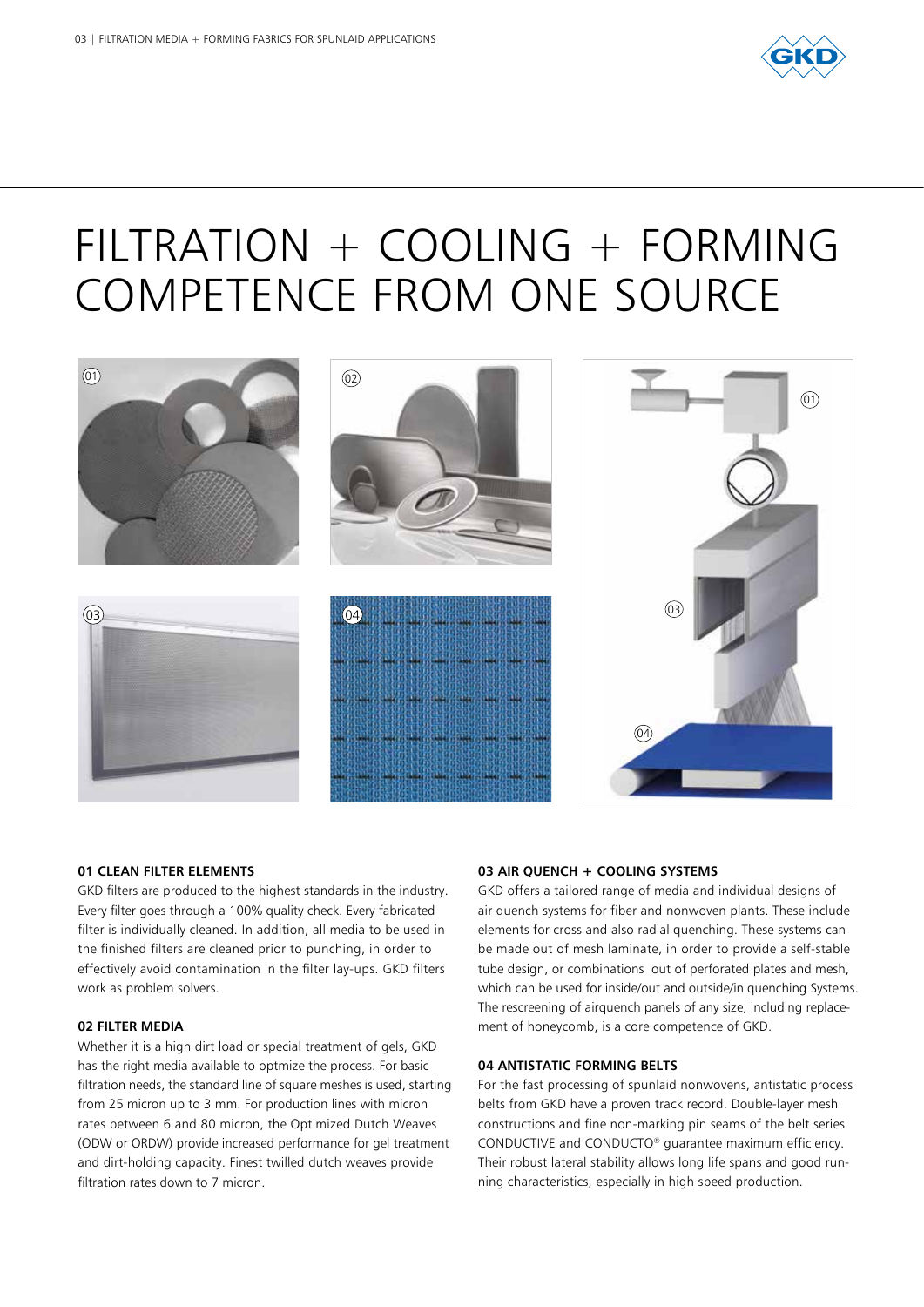

# CONDUCTIVE + CONDUCTO® ANTISTATIC FORMING BELTS







*Oerlikon Neumag - Airlaid STFI Chemnitz - Spunlaid Trützschler Nonwowens - Roller Cards*



| <b>Type</b>            | <b>Discharge</b> | <b>Structure</b> | <b>CFM</b> | <b>Special Features</b>      |
|------------------------|------------------|------------------|------------|------------------------------|
| <b>CONDUCTIVE 7690</b> | Carbon           | Double-layer     | 690        | <b>EASY SERVICE</b>          |
| <b>CONDUCTIVE 7702</b> | Carbon           | Double-layer     | 700        | UNIVERSAL                    |
| CONDUCTO 7600          | <b>Bronze</b>    | Double-layer     | 670        | <b>FINEST FILTER MEDIA</b>   |
| CONDUCTO 7900          | Bronze           | Double-layer     | 850        | <b>HIGH AIR PERMEABILITY</b> |
| <b>CONDUCTIVE 7900</b> | Carbon           | Double-layer     | 880        | HIGH AIR PERMEABILITY        |

The balanced relationship of fineness and grip predestines multilayer CONDUCTIVE and CONDUCTO® for Spunbond and Meltblown processes. With low fiber penetration and non-marking double loop pin seam, its construction guarantees maximum efficiency.

Smoothly and strongly woven and with a well-closable non-marking woven pin seam GKD forming belts fulfill the highest requirements for safety and economy.

Their robust lateral stability allows long life spans and good running characteristics, especially in high-speed production.

Due to increased production speeds and upcoming atmospheric turbulences, permeability to air is requested to installed process belts. Discharging process belts of series CONDUCTIVE and CON-DUCTO® fulfill these requirements.



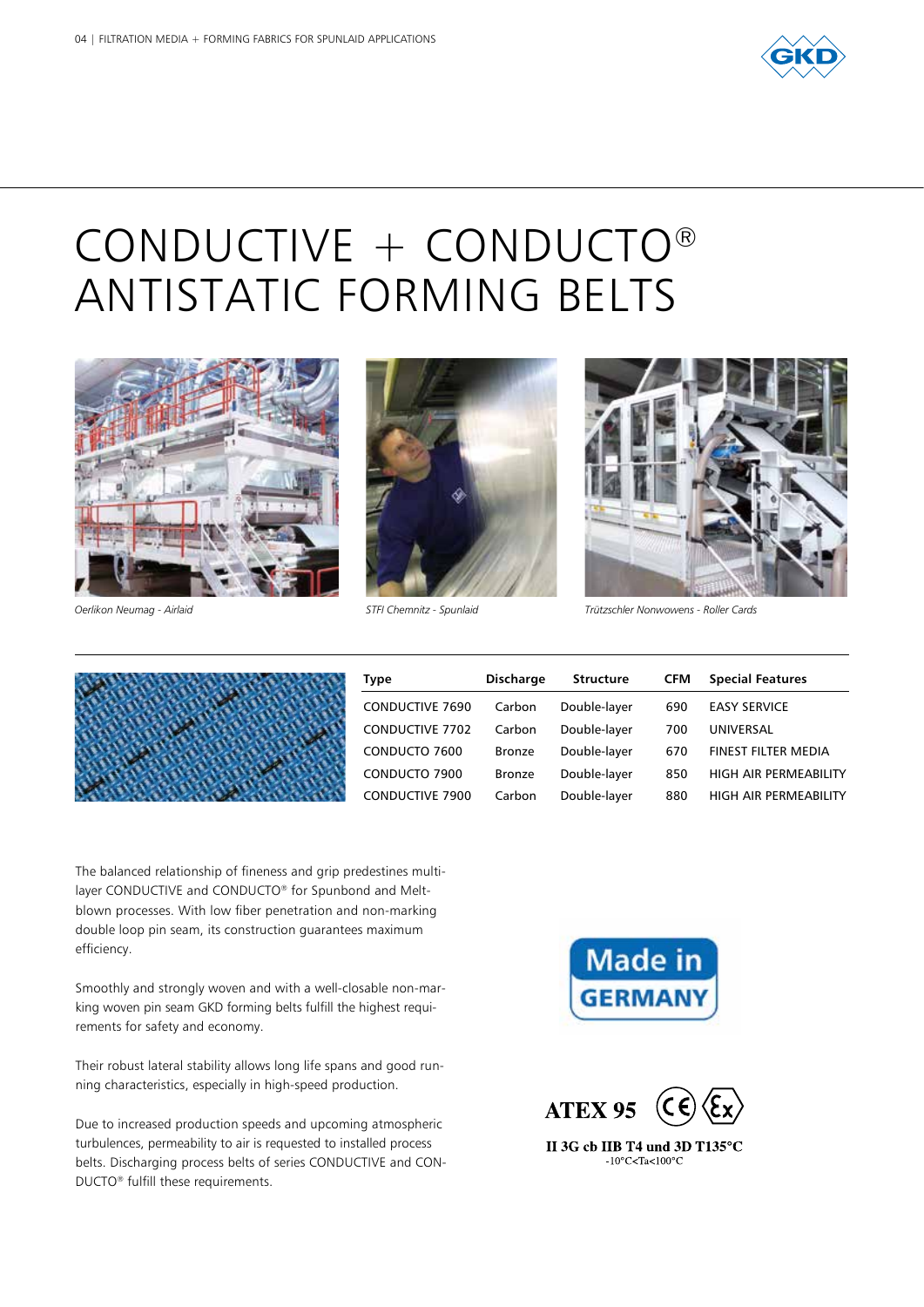

# THERMOBONDING BELTS FOR AIR-THROUGH DRYER AND DOUBLE-BELT OVEN





*Strahm Oven – feeding Strahm oven – outcoming*



*Bronze belt with nonwoven web*



*Duofil with nonwoven web*

| No. per cm  | Material              | Remarks                                  |
|-------------|-----------------------|------------------------------------------|
| 2,9/2,8     | AISI 316 / Steel      | Magnetic                                 |
| 3/3         | AISI 316 / AISI 316   | Non-magnetic                             |
| 4,6/4,21    | Bronze / Steel        | Magnetic                                 |
| 4,6/4,21    | Bronze / AISI 316     | Non-magnetic                             |
| 7, 5 / 5, 2 | AISI 316 / AISI 316   | Robust in CD                             |
| 3x3 / 4.5   | AISI 316 / AISI 316   | Robust in CD                             |
| 3x2 / 5.5   | Steel / Steel         | Robust in CD                             |
| 4/5         | PPS / Steel coated    | Light weight, magnetic                   |
| 4/5,25      | PPS / AISI 316        | Light weight, non-magnetic               |
| 3x3 / 4.5   | PPS / Steel           | Light weight, magnetic                   |
| 3x3 / 4.5   | <b>PPS / AISI 316</b> | Light weight, non-magnetic               |
| 3/3         | Glass fiber / Steel   | Light weight, magnetic & nonstick-coated |

GKD **PROCESS** BELTS are successfully used in double belt ovens for nonwoven bonding. Their customized fabric design out of stainless steel, steel or bronze, or combinations of these materials, optimizes even the most demanding thermobonding process. Cross-stable and robust, they meet the special demands which are expected of high-performance belts. Their non-marking pin seam and special edge coating contribute to this performance. A magnetic process belt is used in double-belt ovens as the upper belt. It is kept in the suspended position by the magnetic system of the oven. This supports exact tolerances during the compression phase. A special belt construction of a combination of materials made out of plastic and metal wires is possible.

In applications processing adhesive materials GKD offers a nonstickcoated surface reducing fiber adherence to the belt. For use in single-belt dryers the customized woven process belts made from metal, PPS, PEEK or a combination of these materials provide

adaptable and unique solutions. Optimum cross-stability and running characteristics – even at high speeds – make them the leading solution for successful nonwoven drying.